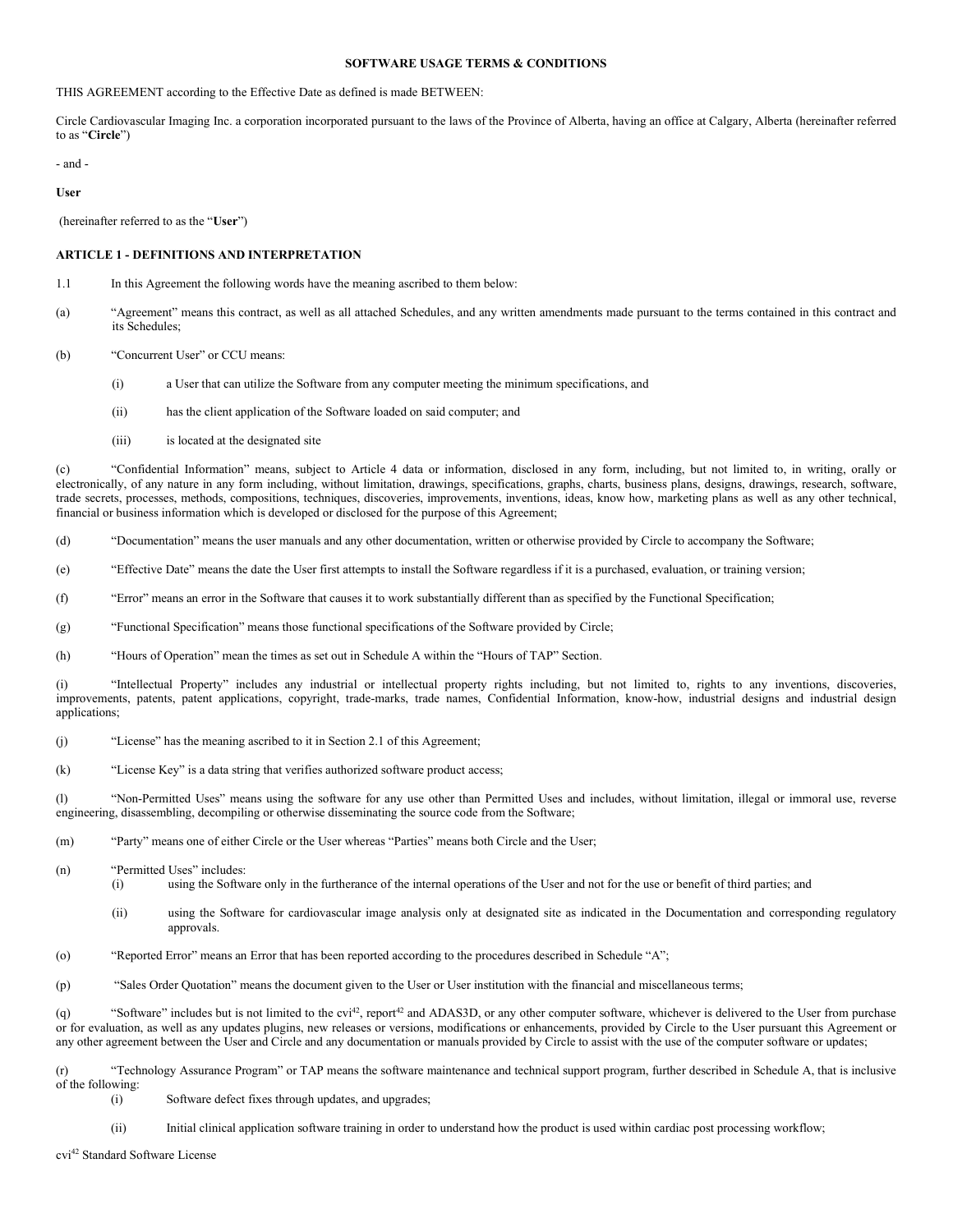### (iii) Additional Software training (2 hrs. of remote training)

Note: New versions of the Software as per the TAP will only be available for those Users who meet the minimum specifications of the future Software versions.

- (s) "Training" means On-Site Training and/or Remote Product Training;
- (t) "User" any person and/or healthcare institution utilizing the Software for research and/or clinical purposes.

1.2 Singular, plural, etc.

Words importing the singular number include the plural and vice versa and words importing gender include the masculine, feminine and neutral genders.

1.3 Headings, Articles and Sections.

The division of this Agreement into Articles and Sections and the insertion of the headings are for convenience of reference only and does not affect the construction or interpretation of this Agreement and, unless otherwise stated, all references in this Agreement or in the Schedules to Articles, Sections and Schedules refer to Articles, Sections and Schedules of and to this Agreement or of the Schedule in which such reference is made.

1.4 Schedules.

The following Schedules are appended to and form part of this Agreement:

Schedule "A" – Support Conditions and Protocol Schedule "B" – Excluded Services

The foregoing Schedules are incorporated in this Agreement by reference as though contained in the body of the Agreement. Wherever any term, condition or provision, express or implied, of any Schedule conflicts or is at variance with any term or condition in the body of this Agreement, such term, condition or provision in the body of this Agreement prevails.

1.5 A term or condition of this Agreement can be waived or modified only by the written consent of both Parties. Forebearance or indulgence by either Party in any regard does not constitute a waiver of the term or condition to be performed, and either party may invoke any remedy available under the agreement or by law despite the forebearance or indulgence.

1.6 This Agreement constitutes the entire agreement between Circle and the User and supersedes all prior and contemporaneous agreements or representations or warranties of any kind.

### **ARTICLE 2 - GRANT OF LICENSE**

2.1 The license type for the Software will, unless otherwise specified in this Agreement, be one of the following license types: capital purchase, trial, or subscription. Unless a trial license which will be confirmed through installation without purchasing the Software, the type of license granted will be indicated on the Sales Order Quotation. Capital License Type - The User's license to use the Software will continue in perpetuity unless earlier terminated in accordance with the terms of this Agreement. Subscription License Type - The User's license to use the Software will continue until the expiration of the subscription period identified in the Sales Order Quotation unless earlier terminated in accordance with the terms of this Agreement.

2.2 Circle hereby grants the User, a non-exclusive, nontransferable, non-assignable, license to use the Software (the "License") at the designated site.

2.3 Neither this Agreement nor the License may be sublicensed, assigned or transferred by the User.

2.4 The User covenants that the Software will only be used for Permitted Uses. The User further agrees to keep written records of the number of Users it currently has, and User agrees to make this information available to Circle on request.

2.5 The User covenants that it will not use the Software for Non-permitted Uses.

2.6 Any such additional Software purchased will be governed by the terms and conditions of this Agreement and subject to payment to Circle of the applicable fees at the then current rate.

2.7 The User covenants that it will purchase enough CCU's so that there is no disruption in their service in the case the CCU utilization is at a maximum.

2.8 Circle maintains no responsibility for disruption in service according to 2.7.

2.9 In relation to the capital purchase license outlined in Section 2.1, Circle will provide license keys from the date of invoice, subject to payment in full of the fees by the User to Circle. until the end of the purchase of TAP as outlined in the Sales Order Quotation.

2.10 In relation to the subscription license in Section 2.1, Circle will provide license key(s) for the duration of the subscription period(s) in the Sales Order Quotation starting from the date of the corresponding invoice(s); and subject to payment in full of the Sales Order Quotation.

2.11 Circle will only support the current released version of the Software and one version back. Any software version older than one version back will not be supported and the User is strongly recommended to upgrade to newer versions.

2.12 Circle hereby grants the User a limited, non-exclusive license to copy the Documentation for the sole purpose of making the Documentation available to internal users of the Software, but in no event shall make more copies than the number of designated computers, plus one additional back up copy.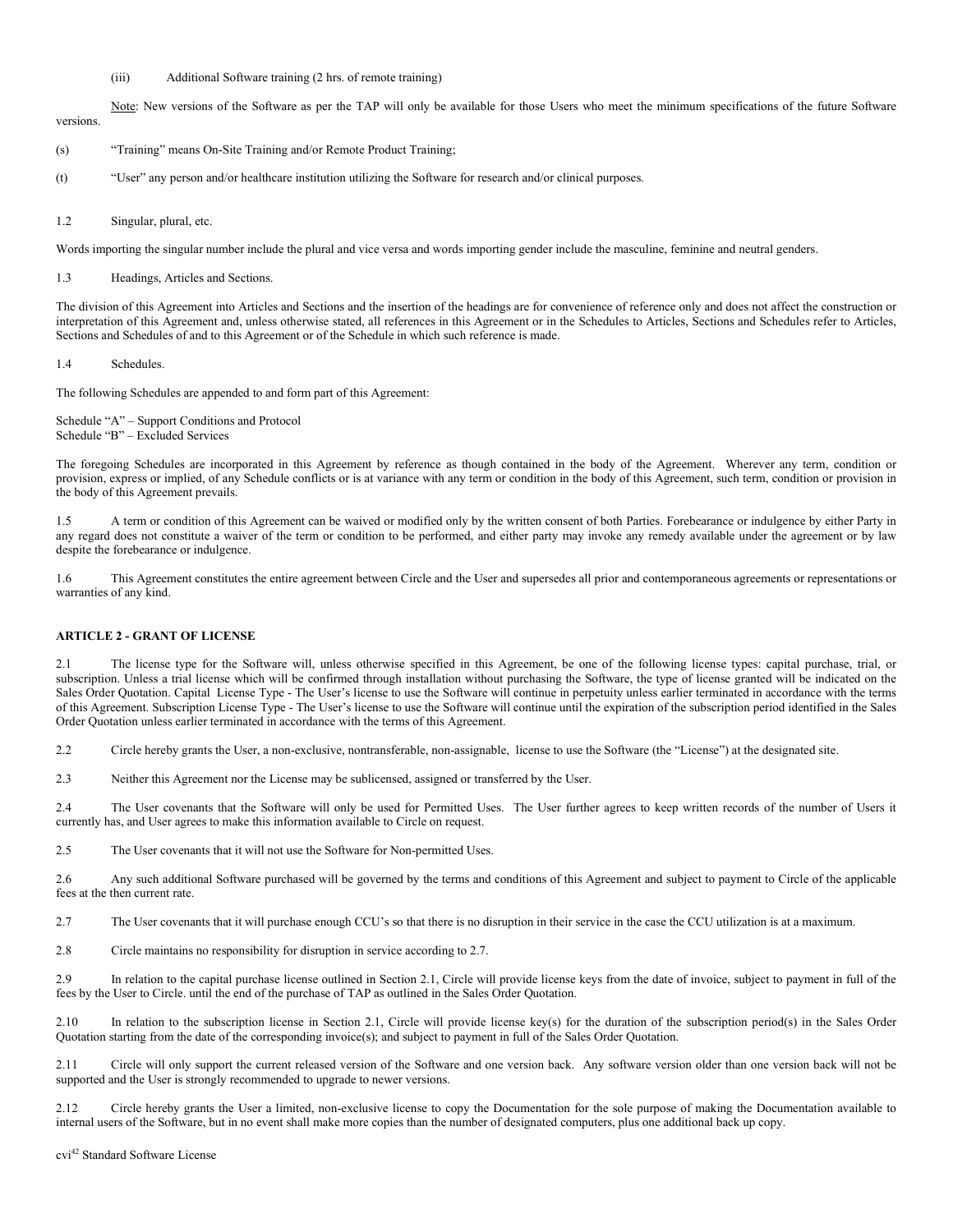2.13 User shall not rent, lease, loan, sublicense, distribute sell, or create (i) derivative works of the Software, or (ii) other software that performs substantially the same processes, and obtains equivalent results as, the Software. User shall not copy or reproduce the Software.

2.14. The User agrees and understands, as it relates to the purchase of a perpetual license, once the User allows TAP to expire through non-payment or otherwise, Circle's responsibility to support the Software also expires and the User is not entitled to any TAP services including upgrades. Upon the TAP expiration the User's use of the Software is solely the responsibility of the User and Circle shall bare no responsibility.

# **ARTICLE 3 - INTELLECTUAL PROPERTY**

3.1 The User agrees that nothing in this Agreement grants the User a license to use or display any Circle trademark, unless given express written permission by Circle.

3.2 The User agrees to maintain all copyright and other proprietary notices on all copies of the Software and Documentation in the same manner as when the Software and Documentation is delivered to the User by Circle.

3.3 The User agrees that exclusive right, title and ownership of all Intellectual Property remains with Circle and/or its partners at all times, including, but not limited to, any backups of the Software made by the User, whether authorized or not, any updates, changes, modifications, enhancements or improvements made to the Software whether made by Circle or the User or one of the User's employees, agents or contractors and any Intellectual Property provided to the User while Circle or its agent provides TAP, Services or Additional Services or fulfils any obligation under this Agreement.

3.4 The User covenants that it will not sell, assign, transfer, duplicate, destroy or encumber the Intellectual Property except as expressly permitted by the terms of this Agreement. The User shall not, with the use of the Software, attempt to develop any software product that contains the "look and feel" of any of the Software.

## **ARTICLE 4 - CONFIDENTIALITY AND PROTECTION OF PERSONAL HEALTH INFORMATION**

4.1 The Parties each agree to hold the other Party's Confidential Information in the strictest confidence, subject to the exceptions in this Article.

4.2 The Parties agree that Confidential Information may be revealed to the Party's directors, officers, employers, consultant or agents who need to know, provided that these parties expressly acknowledge and agree to abide by the confidentiality provisions of this Agreement.

4.3 The Parties agree to take all reasonable steps to prevent disclosure of the other Party's Confidential Information.

4.4 The Parties agree to notify each other immediately if either is compelled by legal proceedings, applicable law or a valid court order to reveal the other Party's Confidential Information. Such compelled Party will take all reasonable steps to reveal only the Confidential Information necessary and ensure the Confidential Information will remain confidential, to the extent possible, with the applicable authority compelling disclosure.

4.5 Circle agrees to abide by the reasonable requirements of User's policies for the protection of personal health information collected, used, or disclosed by the Software, in compliance with applicable legislation protective of personal health information for the jurisdiction of the designated site.

4.6 For the purposes of this Agreement, Confidential Information does not include information, which is:

- (a) available to the public other than by breach of this Agreement by the recipient thereof;
- (b) rightfully received by the recipient from a third party without confidential limitations;
- (c) known to the recipient prior to first receipt of the information from the discloser; or
- (d) disclosed by a discloser to a third party without restriction on disclosure.

# **ARTICLE 5 - REPRESENTATIONS AND WARRANTIES**

- 5.1 The Parties represent and warrant to each other that:
	- (a) they are duly incorporated and subsisting under the laws of their place of incorporation;
	- (b) they have the power and are authorized to enter into this Agreement;
	- (c) they will not breach or interfere with third party's rights by carrying out the terms of this Agreement and abiding by this Agreement's terms and conditions; and
	- (d) they will not enter into agreements with third parties, which will interfere with the compliance with the terms and conditions of this Agreement.
- 5.2 Circle represents that it is legally capable of providing support to the User as required by the terms of this Agreement.

cvi42 Standard Software License 5.3 USER EXPRESSLY ACKNOWLEDGES AND AGREES THAT USE OF THE SOFTWARE IS AT USER'S SOLE RISK AND THAT THE ENTIRE RISK AS TO SATISFACTORY QUALITY, PERFORMANCE, ACCURACY AND EFFORT IS WITH USER. TO THE MAXIMUM EXTENT PERMITTED BY APPLICABLE LAW, THE SOFTWARE IS PROVIDED "AS IS," WITH ALL FAULTS AND WITHOUT WARRANTY OF ANY KIND, AND CIRCLE AND CIRCLE'S AFFILIATES (COLLECTIVELY REFERRED TO AS "CIRCLE" FOR THE PURPOSES OF THE SECTION 5.3, 5.5, AND 5.6) HEREBY DISCLAIM ALL WARRANTIES AND CONDITIONS WITH RESPECT TO THE SOFTWARE, EITHER EXPRESS, IMPLIED OR STATUTORY, INCLUDING, BUT NOT LIMITED TO, THE IMPLIED WARRANTIES AND/OR CONDITIONS OF MERCHANTABILITY, OF SATISFACTORY QUALITY, OF FITNESS FOR A PARTICULAR PURPOSE, OF ACCURACY, OF QUIET ENJOYMENT, AND NON-INFRINGEMENT OF THIRD-PARTY RIGHTS. CIRCLE DOES NOT WARRANT AGAINST INTERFERENCE WITH YOUR ENJOYMENT OF THE SOFTWARE THAT THE FUNCTIONS CONTAINED IN THE SOFTWARE WILL MEET YOUR REQUIREMENTS, THAT THE OPERATION OF THE SOFTWARE WILL BE UNINTERRUPTED OR ERROR-FREE, OR THAT DEFECTS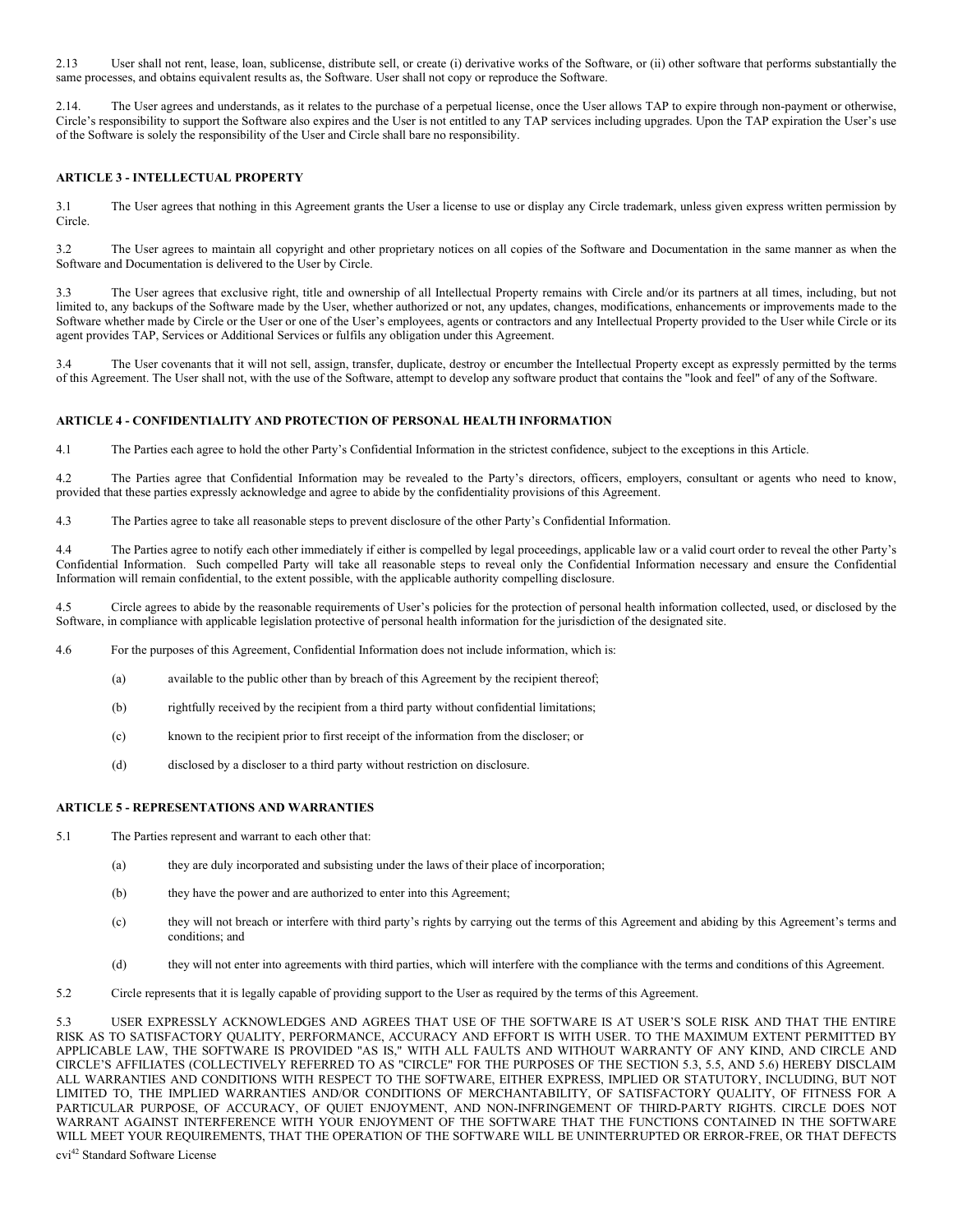IN THE SOFTWARE WILL BE CORRECTED. NO ORAL OR WRITTEN INFORMATION OR ADVICE GIVEN BY CIRCLE OR A CIRCLE AUTHORIZED REPRESENTATIVE SHALL CREATE A WARRANTY. SHOULD THE SOFTWARE PROVE DEFECTIVE, YOU ASSUME THE ENTIRE COST OF ALL NECESSARY SERVICING, REPAIR OR CORRECTION. SOME JURISDICTIONS DO NOT ALLOW THE EXCLUSION OF IMPLIED WARRANTIES OR LIMITATION ON APPLICABLE STATUTORY RIGHTS OF A CONSUMER, SO THE ABOVE EXCLUSION AND LIMITATIONS MAY NOT APPLY TO SUCH USERS.

5.5 CIRCLE'S, ITS AFFLIATES', OR PARTNERS' TOTAL LIABILITY TO THE USER OR TO ANY THIRD PARTY FOR DAMAGES ARISING FROM ANY CAUSE OF ACTION IS, IN THE AGGREGATE, LIMITED TO THE FEES ACTUALLY PAID BY THE USER DURING THE PRIOR YEAR FROM THE DATE OF THE EVENT GIVING RISE TO THE CLAIM. THE LIMITATION OF LIABILITY PROVISIONS OF THIS AGREEMENT REFLECT AN INFORMED VOLUNTARY ALLOCATION OF THE RISKS (KNOWN AND UNKNOWN) THAT MAY EXIST IN CONNECTION WITH THE SOFTWARE AND THAT SUCH VOLUNTARY RISK ALLOCATION REPRESENTS A FUNDAMENTAL PART OF THE AGREEMENT BETWEEN THE USER AND CIRCLE.

5.6 Circle or its affiliates or partners, are not liable for any special, indirect, incidental, consequential, exemplary, punitive or any similar or other damages of any nature suffered by the User whatsoever including, without limitation, loss or use or lack of availability of the User's facilities, including its computer resources and any stored data, loss of profits or revenue, or other commercial loss, or any claim for contribution or indemnity in respect of any claims against the User.

5.7 The User agrees to indemnify and hold harmless Circle, its employees, agents and assigns from and against any costs, loss, damages, claims or expenses resulting from the Users Non-Permitted Uses of the Software.

# **ARTICLE 6 - NOTICE**

6.1 Any notice contemplated to be given to either Party under this Agreement must be in writing and may be delivered personally or sent by fax, courier or prepaid registered mail addressed to either Party according to the address below which may be changed by providing notice to the other Party:

**CIRCLE** Circle Cardiovascular Imaging Inc. Attention: Licensing Suite 1100, 800 5th Avenue SW Calgary Alberta T2P 3T6 Canada

6.2 Notices will be deemed to be received:

- (a) on the first date of delivery if personally delivered or couriered;
- (b) on the day of dispatch if sent by fax or scan/e-mail; or
- (c) five (5) business days after the day of dispatch if sent by prepaid registered mail and addressed correctly to the intended recipient.

## **ARTICLE 7 - GENERAL TERMS**

### 7.1 Agreement.

The terms of this Agreement will govern any Software and any Software upgrades provided by Circle that replace and/or supplement the original Software, unless such Software or Software upgrade is accompanied by a separate license agreement provided by Circle to User and valid and enforceable, in which case the terms of that license will govern. No agreements provided by the User that come into force automatically without an authorized signature from Circle shall be valid.

### 7.2 Assignment.

The User agrees not to sell, convey, sublicense, delegate, assign or otherwise transfer the Software, or any component thereof, or any right therein or this Agreement, to any other person, either voluntarily or involuntarily, directly or indirectly, whether by operation of law or otherwise without the prior written consent of Circle, such consent may be unreasonably withheld. Any merger, consolidation or other reorganization resulting in a change of control of the User will be deemed an assignment hereunder. Subject to the restrictions on assignment in this Agreement, this Agreement enures to the benefit of and is binding upon the permitted successors and assigns of the Parties.

### 7.3 Attornment.

This Agreement is governed by, and must be construed and enforced in accordance with, the laws in force in the Province of Alberta. Each of the Parties irrevocably attorns to the jurisdiction of the courts of the Province of Alberta.

## 7.4 Delay in Performance.

Circle is not liable to the User for failure to perform this Agreement in accordance with its terms if such failure arises out of causes beyond its reasonable control such as acts of God, acts of any government, war or other hostility, civil disorder, the elements, fire, explosion, power failure, equipment failure, industrial or labour dispute, inability to obtain necessary supplies and the like.

### 7.5 Contents of Agreement.

The contents of this Agreement are proprietary and confidential to Circle.

### 7.6 Risk of Loss.

The User assumes all risks of loss or damage to the Software while on the premises of or otherwise in the possession of the User.

7.7 Waiver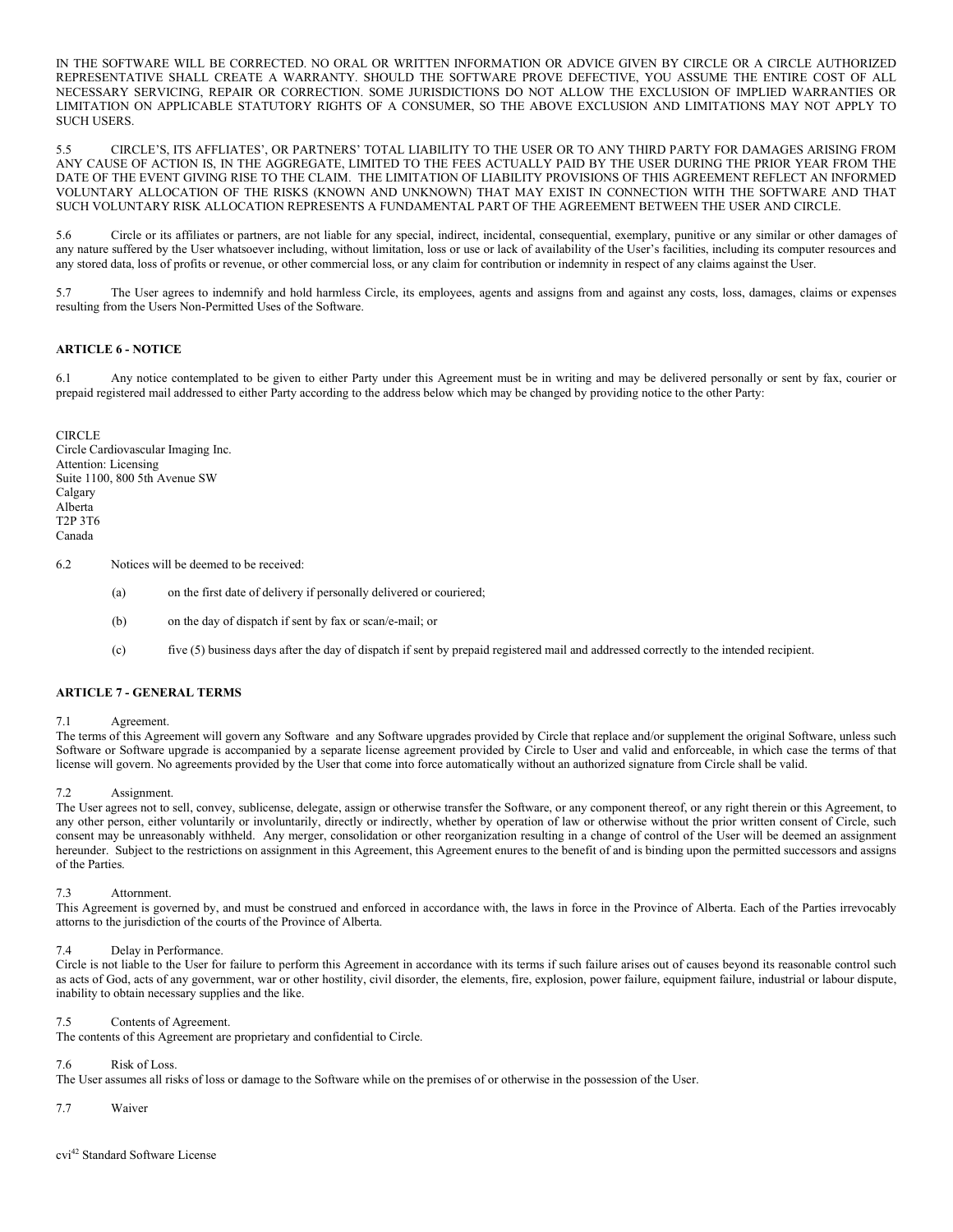A term or condition of this Agreement can be waived or modified only by the written consent of all parties. Forbearance or indulgence by any party in any regard does not constitute a waiver of the term or condition to be performed, and such party may invoke any remedy available under the Agreement or by law despite the forbearance or indulgence.

# 7.8 Severability

If any provision of this Agreement is determined by a court of competent jurisdiction to be invalid, illegal or unenforceable, the offending provision shall be severed from the Agreement and the other provisions of this Agreement shall remain in full force.

## 7.9 Force Majeure

Circle shall not be liable for delays in performing or failure to perform its obligations under this Agreement resulting directly or indirectly from, or contributed to by acts of God; acts or failures to act of the Client; acts or failures to act of civil or military authority; governmental priorities; fires; strikes; or other labour disputes; accidents; floods; epidemics; failure of the world wide web, or any other circumstances beyond Circle's reasonable control, whether similar or dissimilar to the foregoing. The User or Circle shall notify the other promptly of any material delay.

## 7.10 Agreement to Terms & Conditions

**THE INSTALLATION AND/OR USE OF THE SOFTWARE WILL INDICATE THE USER AGREES TO ALL TERMS AND CONDITIONS OF THE SOFTWARE USAGE TERMS & CONDITIONS.**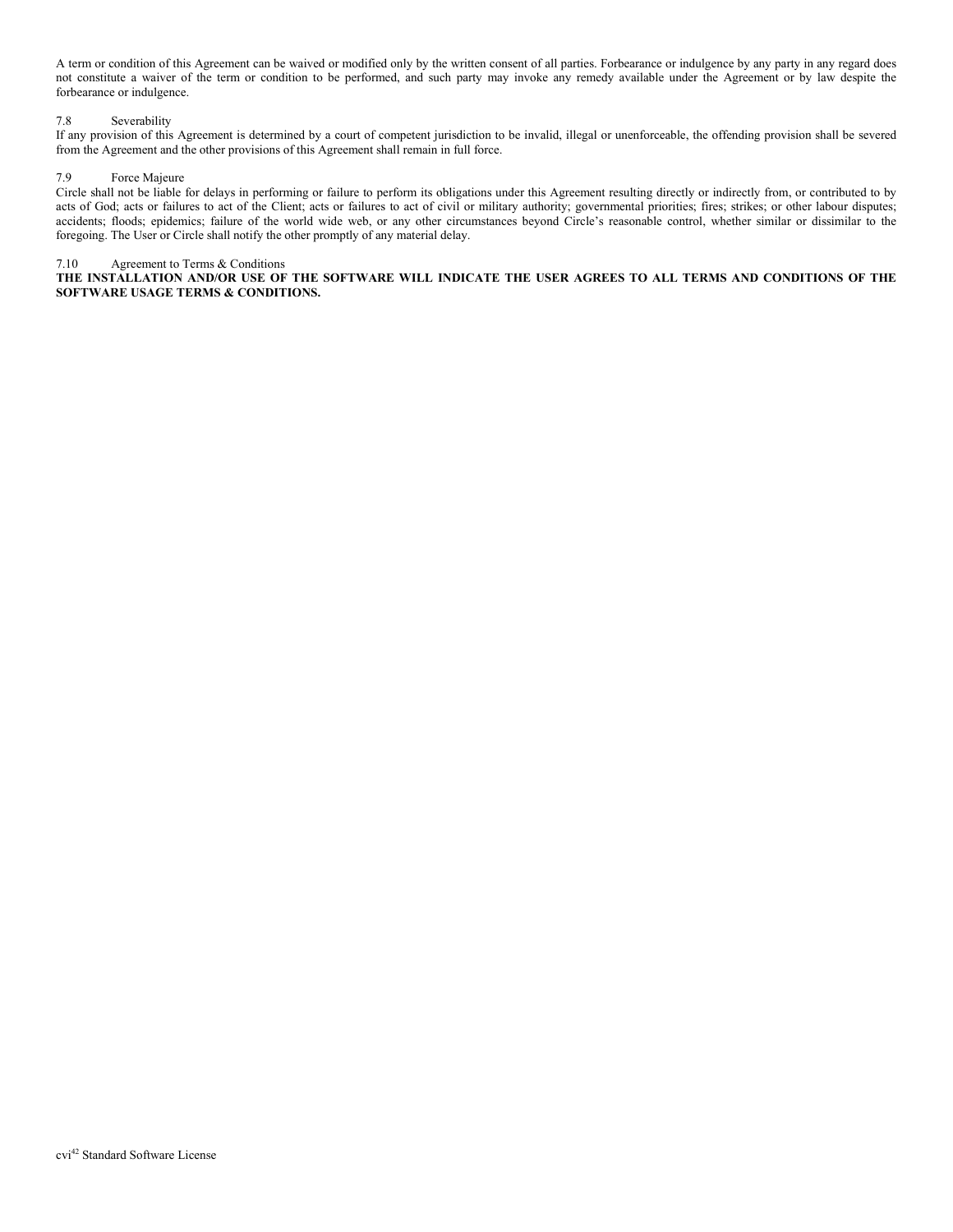## **SCHEDULE "A"**

## **SUPPORT CONDITIONS AND PROTOCOL**

The User agrees that support is only available during Hours of TAP:

7:00A.M - 7:00 P.M Monday through Friday, in the User's respective time zone, excluding statutory holidays in the Province of Alberta, Canada;

The User agrees to file an Error using the web address [report.circlecvi.com](mailto:report@circlecvi.com) at which time the Error becomes a Reported Error. The User may then contact Circle by phone (403) 338-1870, fax (403) 338-1895 or e-mail a[t support@circlecvi.com.](mailto:support@circlecvi.com) The User agrees and acknowledges that a solution to a Reported Error may require Circle support personnel to obtain having direct access to Software on the Designated Computer.

### **User Key Contact**

The User agrees that all correspondence between Circle and User will go through the key contact listed in the Sales Order Quotation. Any failure to communicate according to this protocol will may lead to deviation from the response times set out below.

## **Support Protocol**

**STEP 1.** Circle and the User will mutually agree upon a categorization of the User's problem based on the categories below once Circle has been given all relevant information from the User as to the nature of the problem. If a work around or third-party solution is identified for a problem, Circle and User agree to review the category originally assigned to such problem and to reassign a lower level category, as appropriate, until a full solution is developed within an agreed upon time frame.

Category 1—'Highest'

- 1. The Software is unusable for normal operations, for example:
	- a) the Software consistently produces material incorrect results, or fails catastrophically in response to internal errors;

b) the Software consistently produces material errors in measurements (within the precision of the host computer(s)) based on the quality of the input data and proper use/configuration of the Software;

- c) the Software consistently generates material errors in the formatting or representation of data on a screen;
- d) the Software does not perform most of its documented functions with devices supported by the Software; or
- e) the system response time deteriorates unduly with system loading.
- f) Injury, death or potential injury or potential death due to direct or indirect malfunction of cvi42

## Category 2—'Moderate'

- 1. The Software is usable, but incomplete, or in some way causing disruption to normal operations, for example:
	- a) the Software performs most, but not all of its documented function; or
	- b) the Software performs properly on some of the devices that are supported but is unusable on others.

#### Category 3—'Low'

- 1. The Software is usable, but inconvenience is caused to normal operations, for example:
	- a) a defect in the Software makes a function unusable in the most convenient way; or
	- b) the Software is usable on all devices supported by the Software but does not perform all documented functions on all devices.

### Category 4—'Lowest'

- 1. Minor problems that do not directly affect normal operations, or areas where an amendment to the Software would enable improved operation of the Software, for example:
	- a) defects that can be satisfied by a documentation change; or
	- b) minor defects for which there is an alternative system function or other work around.

**STEP 2**. Once Circle has received the information from the User regarding the problem, Circle will attempt to provide a Response based on the response times listed in the table below, subject to the Escalation Procedures. For the purposes of this Schedule, "Response" means a response provided by a Circle support services personnel either by phone or e-mail, which:

- a) responds to an initial problem report provided by the User;
- b) results in an agreed identification of the problem category;

cvi42 Standard Software License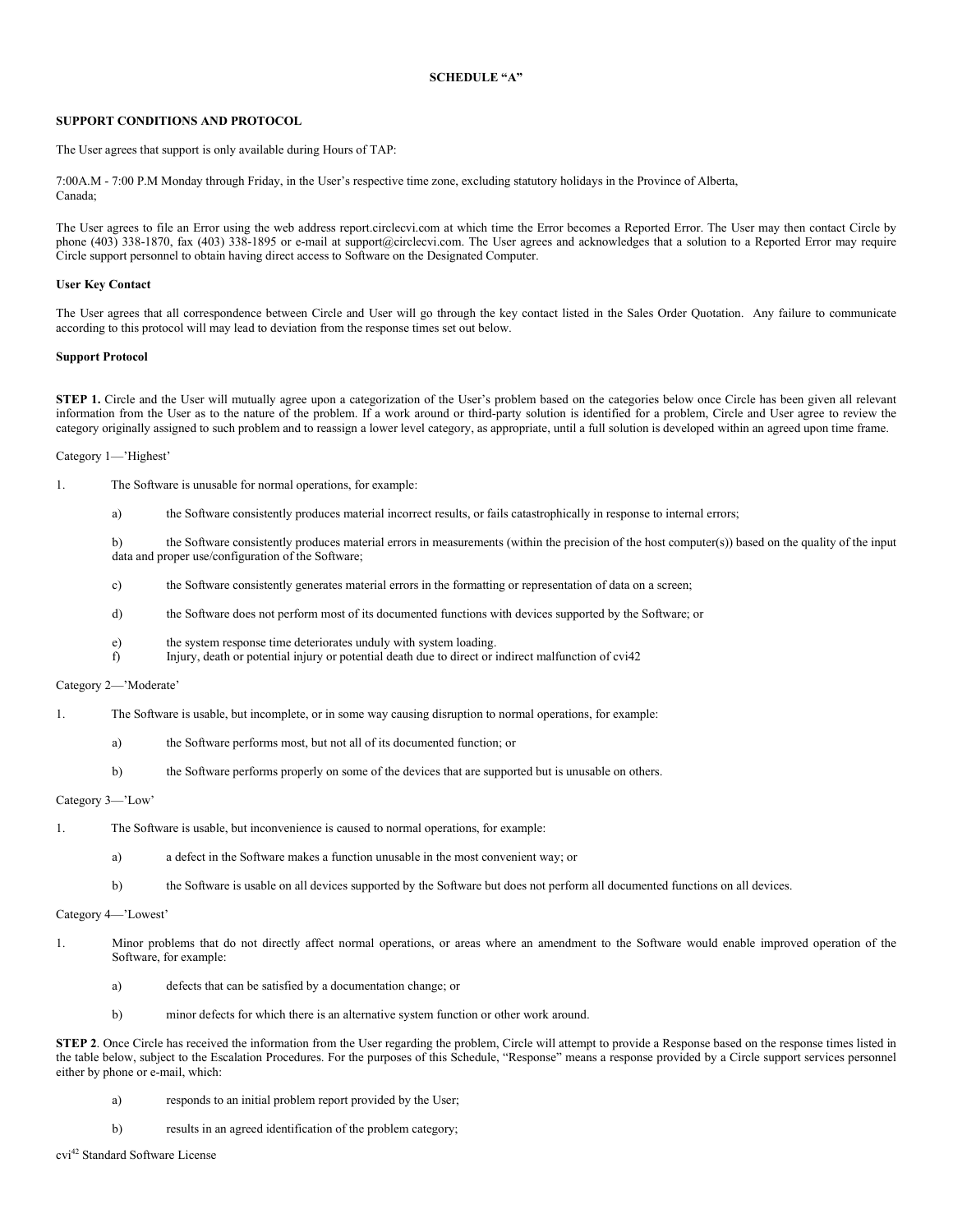- c) provides an initial assessment as to the likely method to resolve the problem; and
- d) provides a satisfactory explanation of the progress being made to resolve the problem.

| Problem Category | Response Required | Response Time |
|------------------|-------------------|---------------|
|                  | Initial           | 2 hours       |
|                  | Updates           | 1 Day         |
| $\mathcal{L}$    | Initial           | 8 hours       |
|                  | Updates           | 2 Days        |
|                  | Initial           | 2 days        |
|                  | <b>Updates</b>    | 1 week        |
|                  | Initial           | 7 days        |
|                  | <b>Updates</b>    | month         |

**STEP 3**. Project management personnel of User and Circle will meet on a reasonable basis, or more frequently as may be required, to review the status of the Services, TAP, amendments to the Schedules, acceptance testing, invoices or estimates.

# **General**

*Circle will only support the current released version of the Software and one version back. Any software version older than one version back will not be supported and the User is strongly recommended to upgrade to newer versions.*